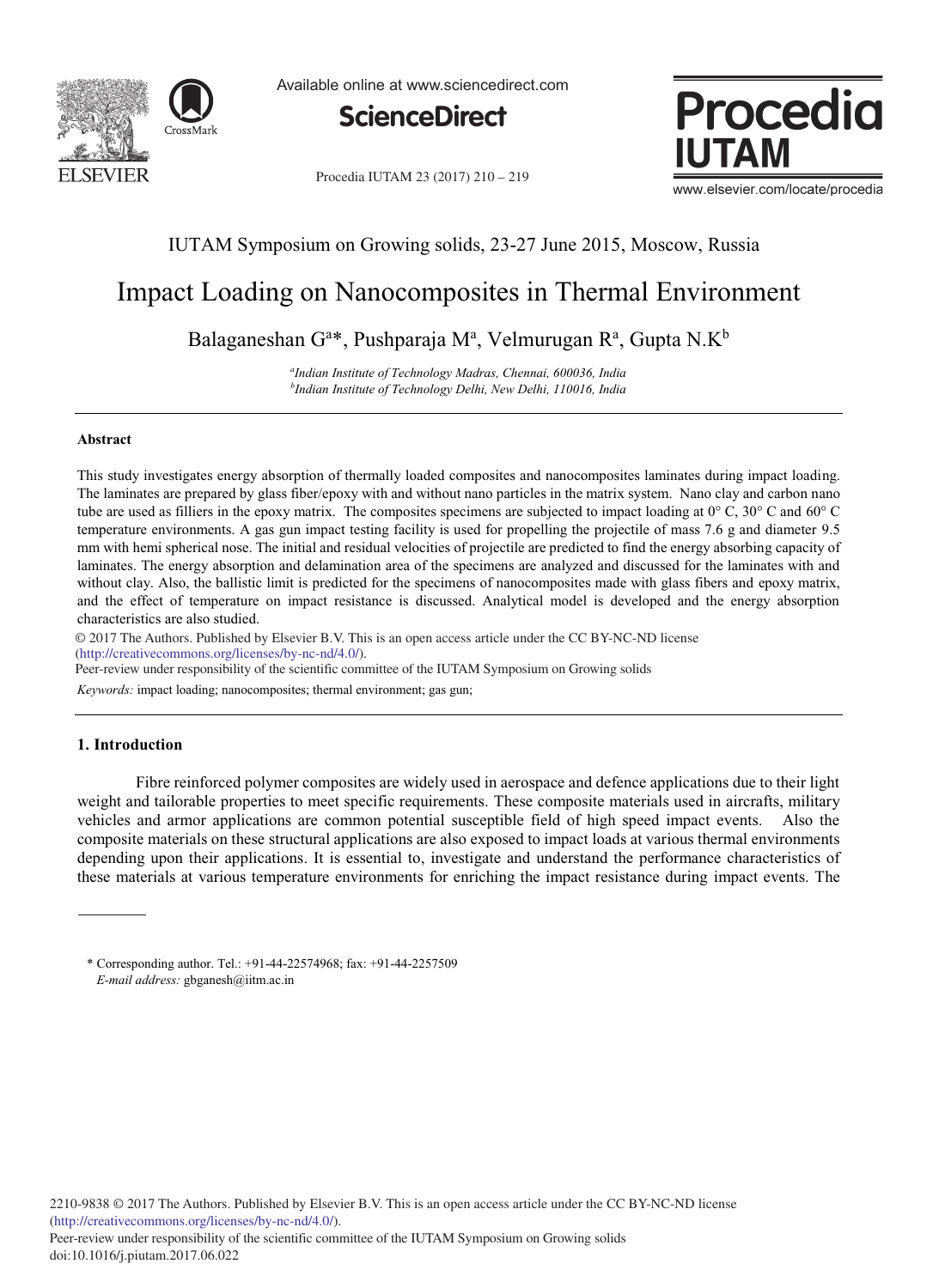impact forces induce matrix crack, fiber breakage and delamination which will in turn affect the dynamic behaviour of the material at thermal environment also need to be addressed.

The rapid advancement of these fibre-polymer composites outstripped the understanding of appropriate failure analysis techniques. Sethiet al. [1][2014] have investigated the interlaminar shear strength of glass/epoxy composites at different speed and environmental conditions. They have observed that the interlaminar shear strength of unidirectional GFRP composites decreased under the exposure of above room temperature. In another study [2] on the externally-bonded FRP system under elevated temperatures, the authors found that severe reductions in residual tensile strength and stiffness are observed only at temperatures exceeding the thermal decomposition temperature of the epoxy polymer matrix. GFRP is tested at the exposure temperatures greater than the glass transition temperature of the epoxy polymer. In applications of externally-bonded FRP repair systems that are not bond critical, exposure temperatures of up to 300ºC are permissible for satisfactory residual performance of the FRP system. The flexural properties and failure mechanisms of graphite-fabric epoxy composites subjected to flexural loading are affected by thermal and hygro thermal ageing. Prolonged dry thermal ageing at 170°C causes a shift in the transition point for failure to higher length to thickness ratios of specimens as well as a reduction in the flexural properties. In the extreme case the transition point disappears and failure occurs only by delamination. Hot-wet ageing in water at 50°C or 95% RH results in a drop in the glass transition temperature [3]. Structural carbon/polymer composites were thermally cycled between low temperature in liquid nitrogen temperature and an elevated temperature of 177 °C. The extent of ply-level micro-cracks was measured as a function of cycles up to 1000 cycles as one indicator of suitability for cryogenic containment applications. The choice of material systems, lay-ups, and thermal cycles allowed the study of the effects of the thermal cycle profile, mode I toughness, and cure temperature on the damage accumulation. The addition of a hold period at elevated temperature led to micro-crack initiation after fewer cycles and increased the micro-crack density in all plies for all of the material systems [4]. Abrate (2001) [5] described an energy-balance model in which the incident energy of the projectile was equated to the energy stored in bending, shear and contact effects. The model yielded the maximum force generated during the impact event taking into account both material and geometrical parameters. Influence of nanotechnology and consequent addition of nano particles in composite materials builds new class of nanocomposite with desirable properties for specific application. Enormous studies are reported that enhancement of mechanical properties are estimated in new class of nanocomposites and also many researchers are evidenced that impact resistance, structural integrity and residual properties are increased on this new variety of composites.

Manipulation of desire property is based on particle size, surface modification, surface area and loading. Various polymerization of organic/inorganic nanocomposites, procedures are reported by several researcher. Adding small percentage of nano scale particles such as nano clay and carbon nano tube (CNT) enhances the mechanical properties over traditional composites and damping capacity of the composite laminates during impact loading. These nano scale fillers act as secondary reinforcement for better energy transfer. This is observed in our previous study [6] on modal analysis on pre and post impact of composite laminates. Our other studies, [7 and 8], focused on experiments and analytical model on energy absorption of nanocomposites laminates subjected to impact loading below and above ballistic limits at room temperature. It is observed that the presence of clay enhances the energy absorbing capacity of the laminates during perforation. There are limited studies on impact energy absorption of nanocomposites at thermally loaded environment. Velmurugan et al.[10], studied comparison between modified and unmodified clay as filler elements in the epoxy that revealed homogenously dispersed orgono clay and unmodified clay improved hardness, mechanical properties, thermal properties and stiffness. Moreover, Considerable improvements in properties are estimated in modified orgono clay dispersed epoxy system compares with unmodified clay.

 Since the first instigating innovation of coaxial tubes, rolled up by graphite sheet- carbon nano tubes (CNT) from 1991, experimentally and theoretically demonstrated studies reported that CNTs have extraordinary mechanical, thermal and electronic properties over other conventional materials. Due to exceptional properties combined with low density, many research programs have been undertaken for revealing the potential abilities of CNTs. Many researchers also revealed that using CNTs as reinforcement and fillers in polymer matrix improved mechanical properties of composites and it has been interesting area of research for past decade [11-17].

In this study, an attempt is made to investigate and analyze the impact performances such as ballistic limits and energy absorption capacities of composite laminates with and without fillers on various temperature environments through analytical and experimental simulations. Nanocomposites specimens are subjected to impact loading at 0° C, 30° C and 60° C temperatures. Consequent effects and influences of temperature on impact resistance are also discussed.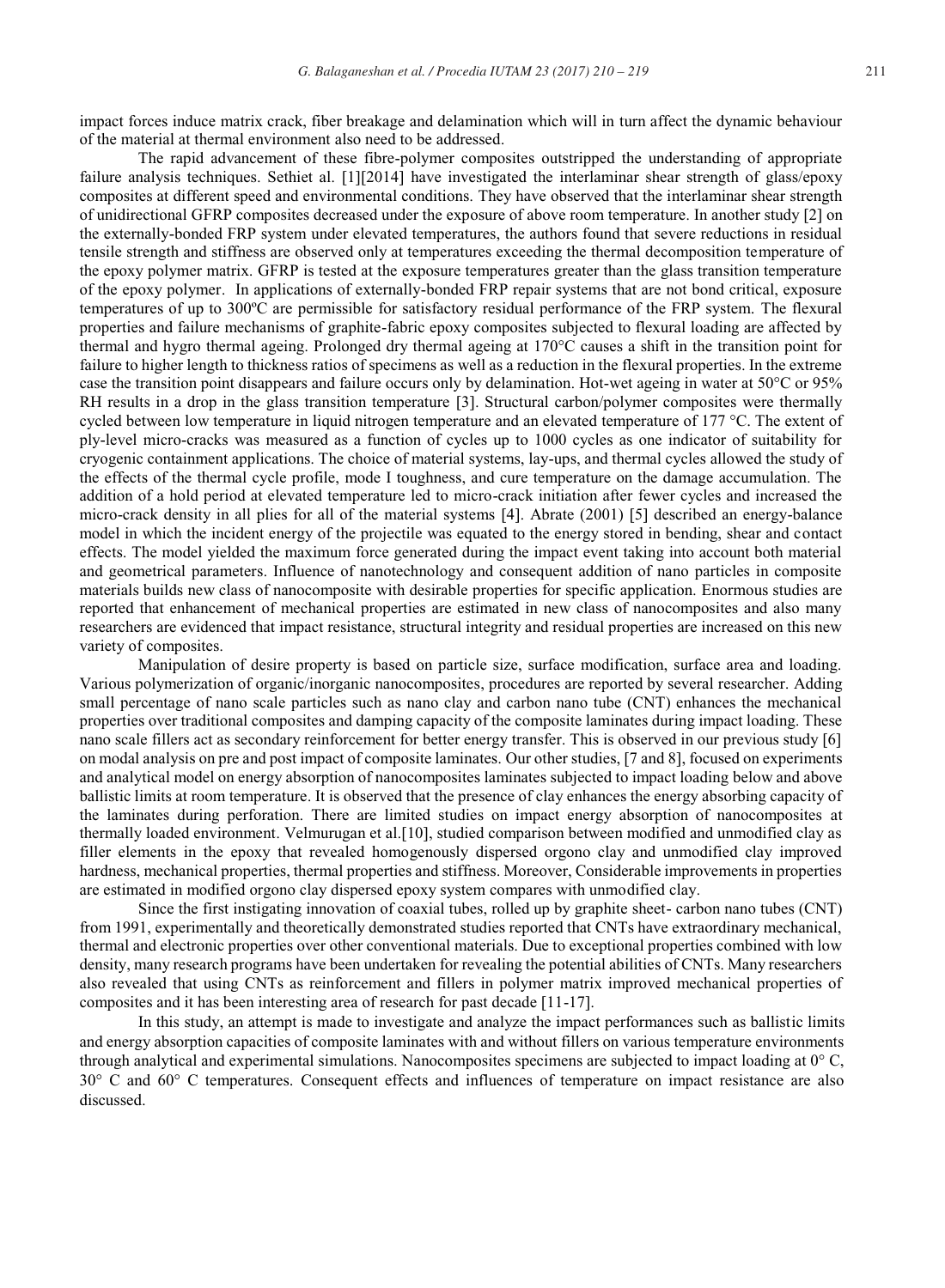| Nomenclature |  |
|--------------|--|
|--------------|--|

| $E_{def,}$               | Energy absorbed due to deformation              |
|--------------------------|-------------------------------------------------|
| $E_{\text{delam}}$       | Energy absorbed due to delamination             |
| $E_{frac}$               | Energy absorbed due to tensile failure of fibre |
| $E_L$                    | Energy lost during impact                       |
| $E_{\textit{matterack}}$ | Energy absorbed due to matrix crack             |
| $E_{cone}$               | Energy absorbed due to moving cone              |
| $E_{total}$              | Total energy absorbed by the laminate           |
| $KE_o$                   | Initial energy of the projectile                |
| m                        | Mass of projectile                              |
| $M_c$                    | Mass of moving cone                             |
| V                        | Velocity of the projectile                      |
| $V_o$                    | <b>Ballistic limit</b>                          |

# **2. Experiments**

#### *2.1. Preparation of laminate*

Composite laminates were prepared by vacuum bag molding. The WRM glass fibers of 610 gsm were used as reinforcement for preparing the laminates and epoxy was used as matrix system. Two types of fillers Garamite 1958, nano clay supplied by Southern Clay, USA and CNT were used as fillers in the epoxy. The fillers percentage were varied from 1 % to 5% weight of matrix. The layers of glass fiber are placed in a plane surface in which the resin mixture is embedded. The laminate thickness was obtained by placing number of WRM layers. The WRM with 0º/90º orientation having three layers were layered in the laminates. The thickness of the laminate was 2 mm which was obtained from three layers. The cured laminates were cut into 150 mm x 150 mm size and holes were made for mounting the laminates in the fixture.

### *2.2. Impact testing*

The gas gun setup used for experimental investigation is shown in Figure 1(a). A range of impact velocities are obtained by varying the pressure of air in the chamber of gas gun. An air compressor is used for building up the pressure up to 15 bar in the chamber. The projectile is placed in the chamber rear end of the barrel and the air pressure in the chamber is monitored by a pressure gauge. The projectile used for this study is having a mass of7.6 g and diameter 9.5 mm with spherical nose. The initial velocities (project velocity before hit the target) and residual velocities (after penetration) were measured by high speed camera. Laser diode system and fixture for laminates are shown in Figure 1(b).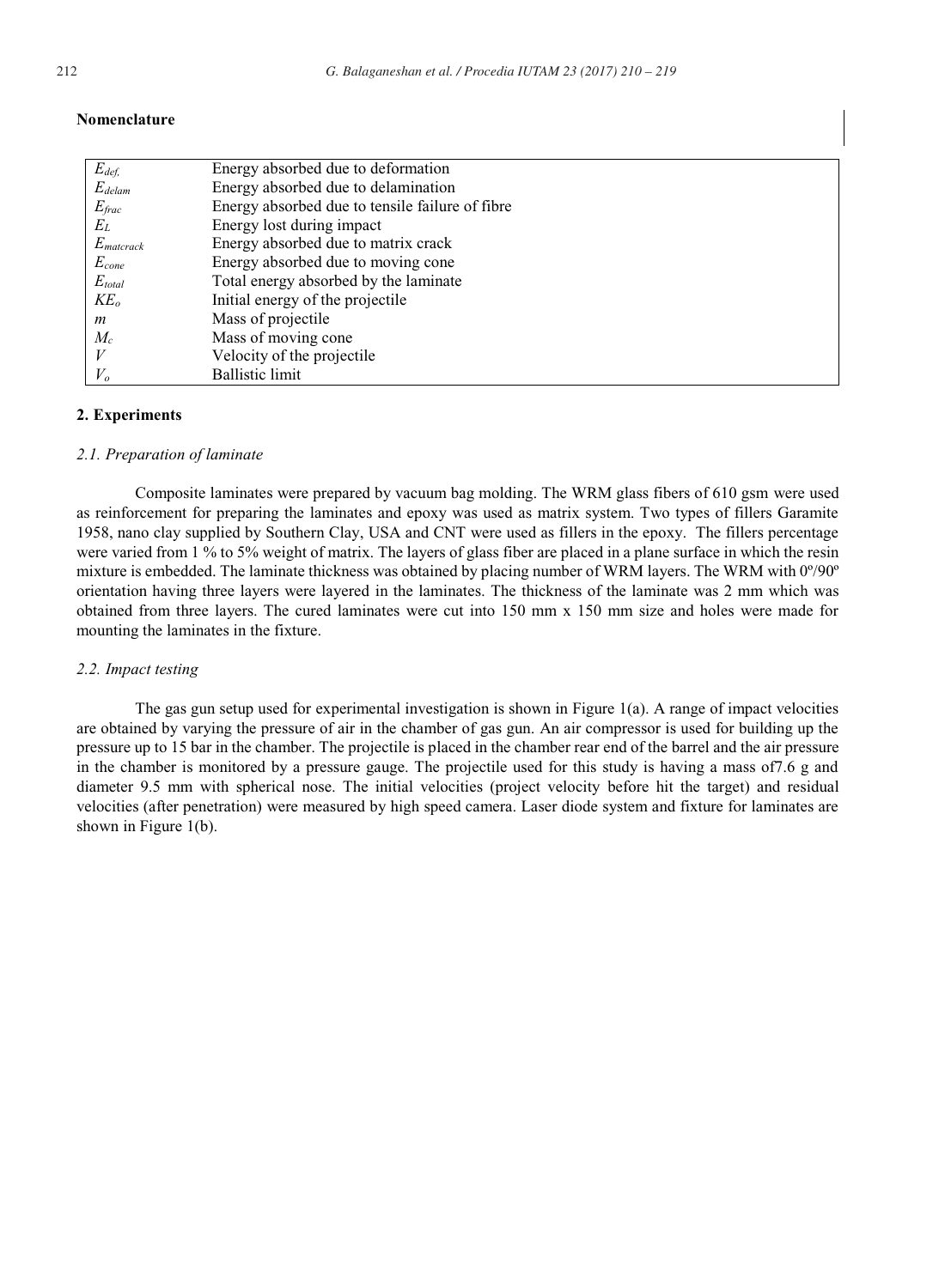

Figure 1: (a) Gas gun setup used for Impact loading, (b) Fixture and laser diode for velocity measurement, Velmurugan and Balaganesan (2014)

# **3. Analytical model for energy absorption in laminates**

During impact and perforation of laminate, the primary fibers in the composite, i.e. fibres directly impacted by the projectile, are strained to tensile failure. The secondary fibers in the composite, i.e. fibres' that are not directly impacted by the projectile undergo deformation. The deformation of the laminate is elastic and the composite reverts back substantially to its original shape after the impact, a small damage area where the fibers are failed. A portion of initial kinetic energy of the projectile is absorbed due to delamination and matrix crack, which is observed on the tested specimens.

Abrate [5] described an energy balance model in which the incident energy of the projectile was equated to the energy stored in bending, shear and contact effects. Naik et al. [9] formulated an analytical model based on wave theory to investigate the ballistic impact behaviour of two dimensional woven fabric composites when subjected to impact loading. Different damage and energy absorbing mechanisms was identified during ballistic impact. In the model, the following assumptions are made.

- The projectile is rigid and remains un-deformed during the impact.
- Projectile strikes the target normally and motion is uniform during penetration in each time interval.
- Energy absorbed due to failure of primary fibers and deformations of secondary fibers are considered independently.

Thus the total energy absorbed is given by,

$$
E_{tot} = E_{tensile} + E_{deflection} + E_{cone} + E_{delam} + E_{matcrack}
$$
 (1)

Ballistic limit is given by,

$$
V_o = \sqrt{\frac{2}{m} E_{tot}} \tag{2}
$$

In the beginning of the first interval of time, the entire energy is in the form of kinetic energy of the projectile. Later this energy is shared by different damage mechanisms, the kinetic energy of moving cone and projectile. Considering the energy balance at the end of i<sup>th</sup> time interval,

$$
KE_o = E_{Pi} + E_{mci} + E_{tensile(i-1)} + E_{deflection(i-1)} + E_{delam(i-1)} + E_{matcrack(i-1)}
$$
\n(3)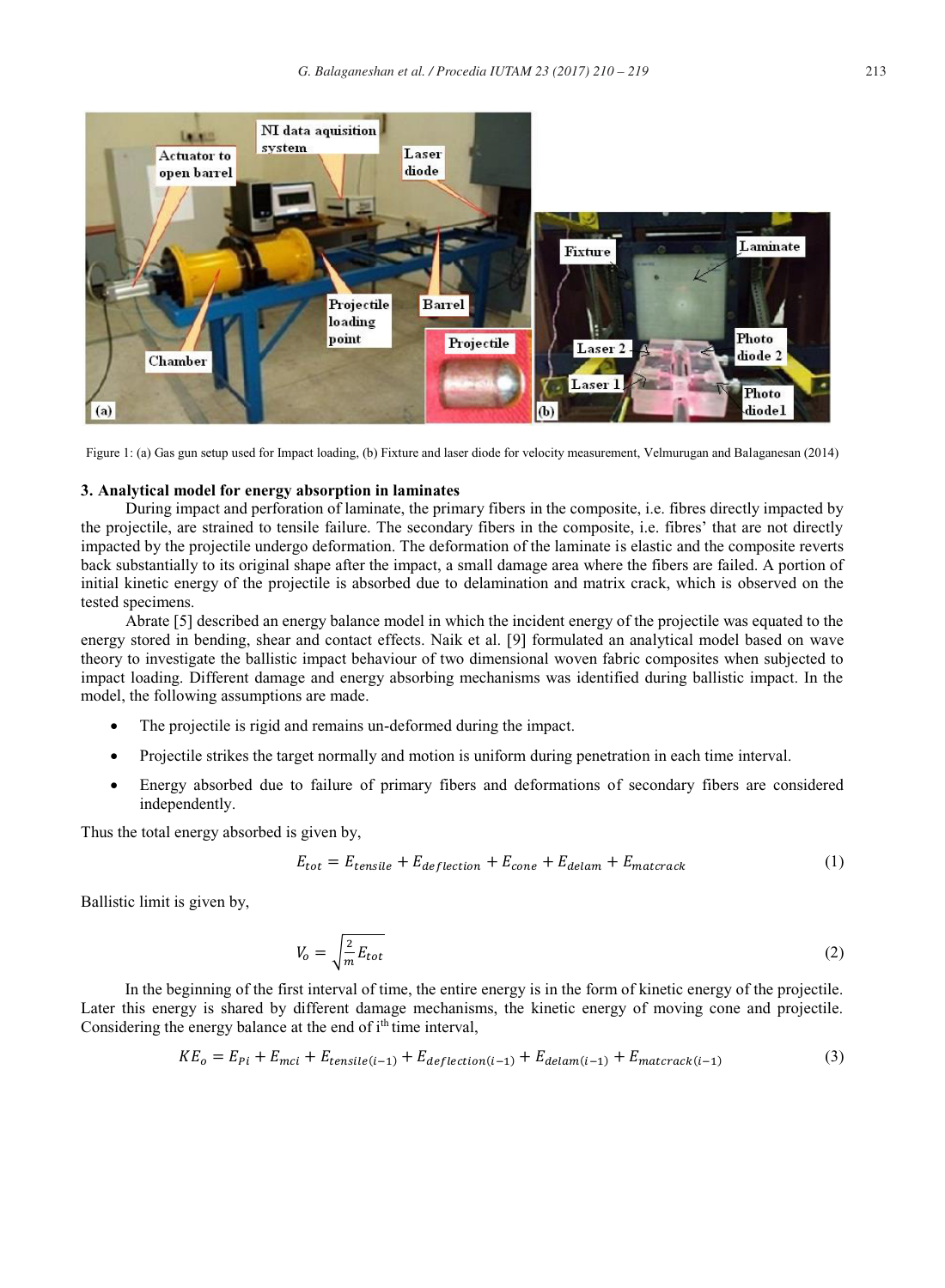where,  $KE_O$  is the initial kinetic energy of projectile,  $E_{pi}$  and  $E_{mid}$  are projectile and moving cone energies at i<sup>th</sup> instant of time. Rearranging the terms,

$$
\frac{1}{2}mV_o^2 - E_{(i-1)} = \frac{1}{2}(m + M_{C_i})V_i^2
$$
\n(4)

where, *m* and  $V_o$  are the mass and initial velocity of the projectile,  $M_{C_i}$  is mass of moving cone at i<sup>th</sup> time interval

$$
E_{(i-1)} = E_{tensile(i-1)} + E_{deflection(i-1)} + E_{delam(i-1)} + E_{matcrack(i-1)}
$$
(5)

The energies shared in each time interval is explained in [9]. The above energy is for  $(i-1)^{th}$  time interval. From eqn.(4) the velocity of projectile at the end of  $i<sup>th</sup>$  time interval is obtained by the following equation,

$$
V_i = \sqrt{\frac{\frac{1}{2}mV_o^2 - E_{(i-1)}}{\frac{1}{2}(m + Mc_i)}}
$$
(6)

The above iteration is repeated till the target fails due to projectile impact and complete perforation takes place.

# **4. Results and discussions**

### *4.1. Energy absorption at room temperature*

Energy absorbed by the laminate is various failure mode is calculated based on Eqn. 5 of time dependant mathematical model and based on our previous study [8] for various failure mode energies. Energy absorption by the laminates subjected to impact velocity of 130 m/s is discussed, for the three layer laminates, with and without clay. The model predicts projectile energy and energy absorbed by the laminate in various failure modes during perforation. Fig. 2 corresponds to laminate without clay subjected to impact with a projectile energy of 64.2 J. The residual energy of projectile after perforation is 10.5 J which is about 16% of initial energy of projectile. The energy absorbed by deformation is about 48%. Energy absorbed in delamination, matrix crack and tensile failure are 11.3%, 5% and 2.2% respectively. The duration of perforation based on model is 20 μs. Figures shows decrease in projectile energy for 20 μs and energy transfer from projectile to laminate in various failure mechanisms. It is understood that the majority of projectile energy is absorbed by the elastic deformation of secondary fibres. The failure of laminates is seen in the annexure.



Figure 2: Energy absorbed by three layer laminate without clay at 130 m/s.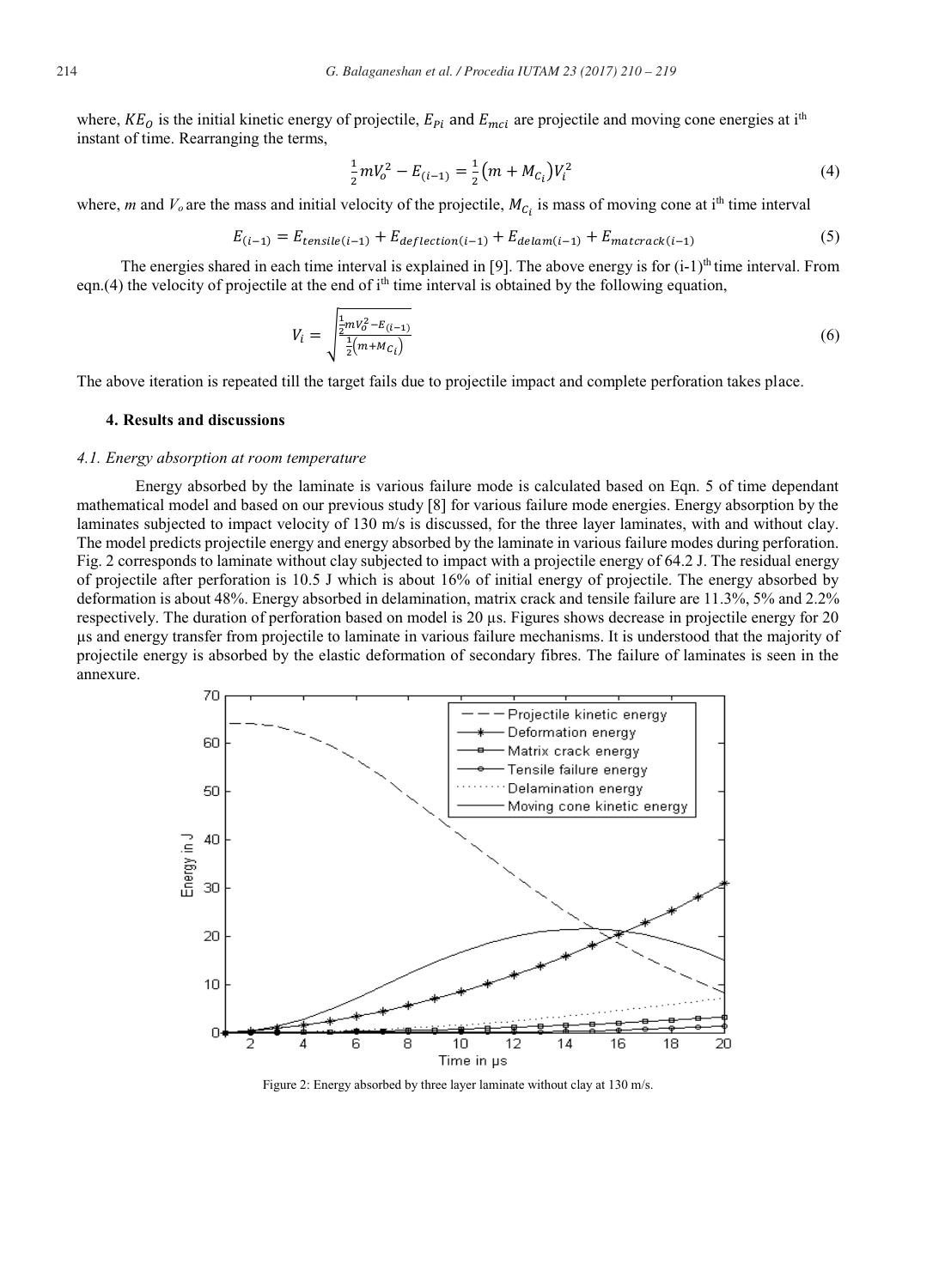Fig. 3 shows the influence of different percentage of clay loading on composite plates. It is been observed that nano clay addition and modification of matrix system dynamically improves mechanical properties, impact resistance and energy absorption in various failure modes. It is observed from Fig. 3 that the nanocomposites laminate having 3% clay absorbs energies of 32.2%, 27.3%, 23.5% and 20% higher than laminate without clay in deformation, delamination, matrix crack and tensile failure of fibers respectively. The laminate having 5% clay absorbs 33.5%, 42.5%, 24.4% and 25.3% of energies higher than the laminate without nano clay in deformation, delamination, matrix crack and tensile failure respectively. The laminate with 5% clay absorbs 31.5% higher energy in delamination when compared to laminate without clay. The model predicts values of various failure mode energies during perforation of the laminates which cannot be predicted from experiments. The experiments for impact loading give the energy absorbed by the laminate from initial and residual energies of the projectile and the failure energies due to delamination and matrix crack can be calculated from the damage area.



Figure 3: Different modes of energy for three layer laminate with and without clay when subjected to impact velocity 130 m/s

# *4.2 Temperature effect on energy absorption and delamination*

The deflection of the laminate occurs due to entry of the projectile that makes slip between the layers, resulting in-plane compression and tension in the rear face of the laminates. These results in separation of layers leads to Mode II type inter laminar crack. The impact produces plastic deformation in the impacted area which is extended by the penetration of the projectile. Matrix crack leads to decrease in inter laminar strength of the composite, as a result, further loading and deformation causes delamination.

The energy absorption of 2 mm thickness glass/epoxy laminates with and without clay subjected to 140 m/s impact velocity at 0°, 30° and 60° C is shown in Fig. 4. The laminates without clay absorb less energy than the laminates with 1-5% clay. The increase in percentage of energy absorption is high for the laminates with 4% and 5% clay when compared to laminate without clay at 30° C. For 0° C target temperature, the increase in percentage of energy absorption for laminate with 2% clay is 25%, when compared to the laminate without clay. Clay dispersion up to 2% shows good improvement in energy absorption. When the laminates are subjected to impact at  $60^{\circ}$ C, It is observed that the increase in percentage of energy absorption for the laminate with 2% clay and decrease in percentage of energy absorption for the laminates with 3%, 4% and 5% nano clay.When the laminate at 60° C is subjected to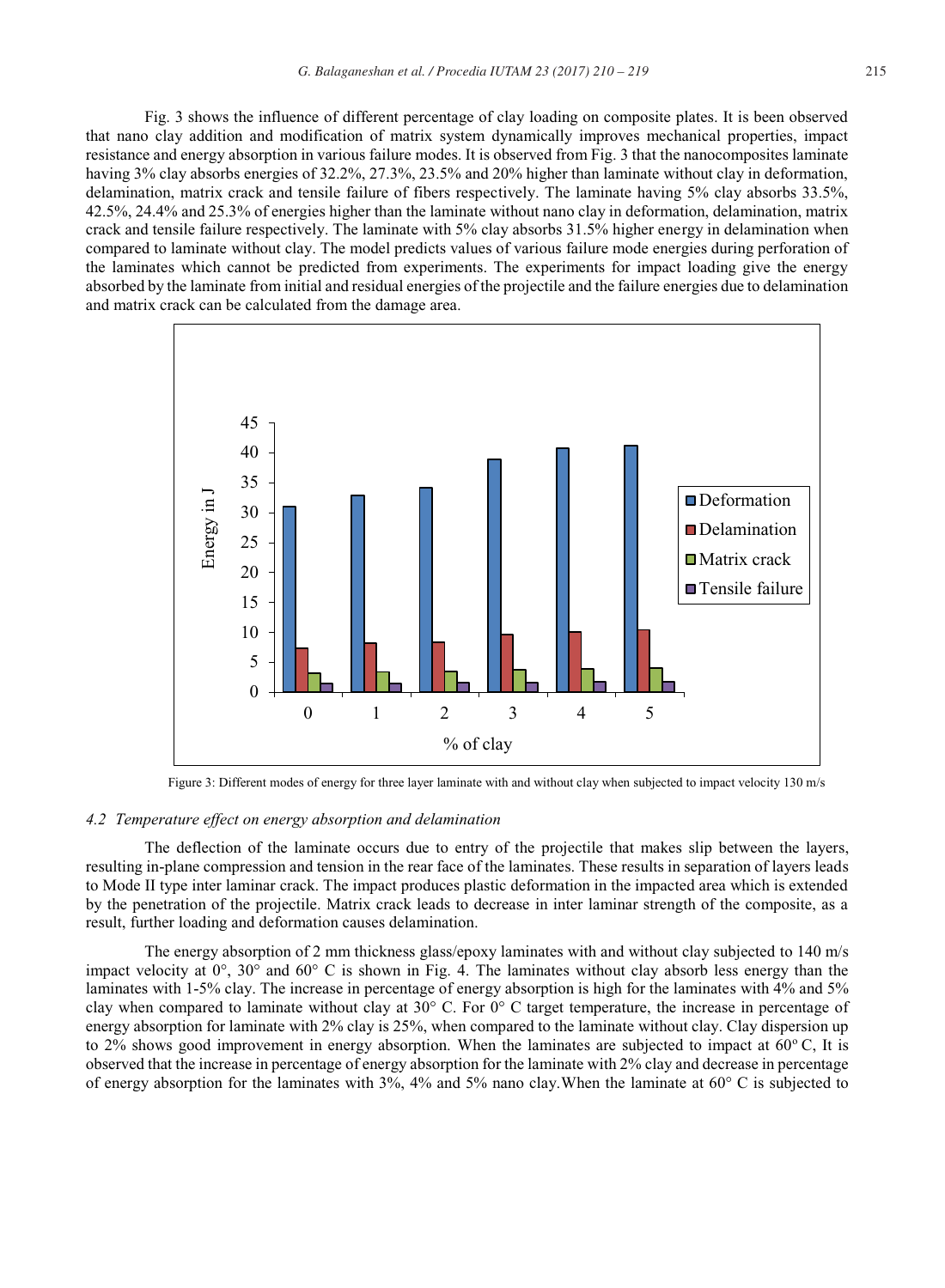impact, the increase in percentage of energy absorption is observed for the laminate with 2% clay when compared to laminate without clay and decrease in energy absorption is observed for the laminates with 3%, 4% and 5%. It is also observed that the laminates with 2% clay and without clay at 0° C absorb more energy than the laminates at 30° C and  $60^{\circ}$  C.



Figure 4: Energy absorbed by nano clay dispered composites laminates at various temperature when subjected to impact at 140 m/s

 Fig. 5 shows the variations of delamination area for 2 mm thickness laminates with and without clay on the identical impact events at 140 m/s. At 30°C temperature environment, it is observed that the delamination area of composites with 3% clay is 10 times higher than laminates without clay where the delamination area of the laminate without clay is found to be  $6.5 \text{cm}^2$  and the delamination area for the laminate with  $3\%$  clay is found to be  $60 \text{cm}^2$ . Impact events at  $0^{\circ}$ C develop greater area of delamination on the laminates when compared to impact events at  $30^{\circ}$ C and 60°C. The increase in delamination in nanocomposites is one of the reason for increase in energy absorption when compared to laminates without clay.



Figure 5: Delamination of the nanocomposites laminates at various temperature for the impact velocity of 140 m/s

Figure 6. Shows the energy absorption characteristic of CNT reinforced glass/epoxy nano composites. Energy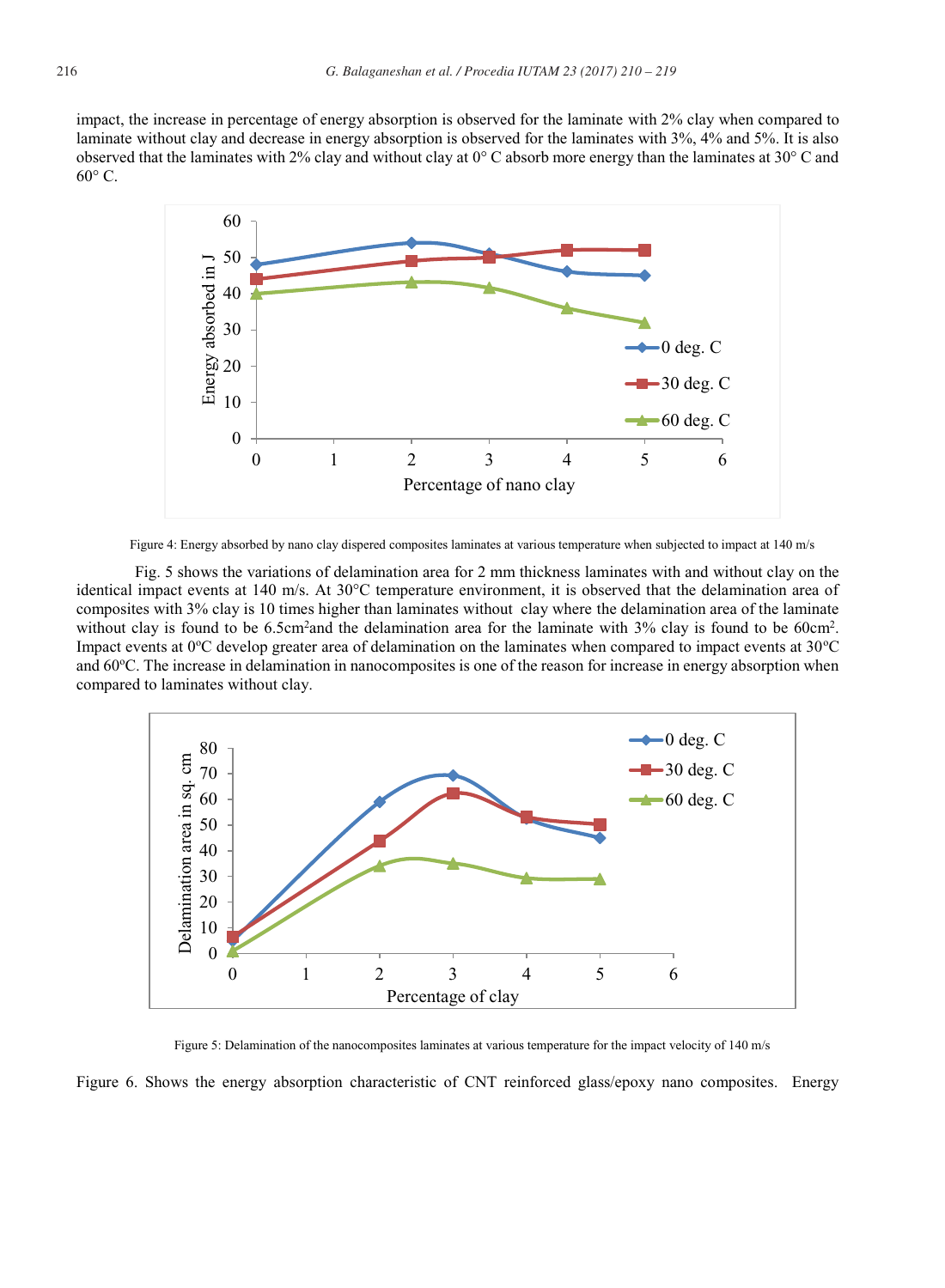absorption capacities are computed on laminates at 120 m/s at various temperatures ranges ( $0^{\circ}$ C,  $30^{\circ}$ C and 60). It is observed that 2% of CNT reinforced nanocomposites absorbs more energy than others at all temperatures and overall representation of figure showed that impact loading on CNT nanocomposites at 60°C absorbs more energy. Increase in rate of energy absorption capacity with respect to temperature is higher on 3% CNT nanocomposites and lower in 0% CNT nanocomposites. Hence trending of graph establishes that increase in nano particles tends to increase overall energy absorption capacity of nano particles dispersed composites. This is due to CNT dispersion which acts as secondary reinforcement in the matrix system. The energy transfer between matrix and CNT is in the form of bending, twisting and compression within the matrix system.



Figure 6. Energy absorbed by the CNT reinforced nanocomposites laminates at various temperature

Fig. 7 in annexure shows the images for delamination area of three layer laminates with and without clay during perforation at impact velocity 140 m/s for target temperature at 0°, 30° and 60° C. The laminates without clay and with clay up to 5% are perforated at this velocity. Figs. 7(a) –(c) correspond to the laminates without clay at  $0^\circ$ , 30° and  $60^{\circ}$  C. Decrease in delamination area is observed for  $60^{\circ}$  C. This is due to increase in deformation energy at higher temperature. Figs. 7(d) - 7(f) correspond to delamination area of the laminate with 2% clay at  $0^{\circ}$ , 30° and 60° C. It is seen that as the clay percentage increases, increase in delamination area is observed for the laminates when compared to the laminate without clay. The failure of fibres is seen in the centre of the delaminated area. This is observed for the laminates with and without clay. Figs.  $7(g)$  -  $7(i)$  correspond to delamination area of the laminate with 4% clay at 0°, 30° and 60° C. There is no much difference in delamination area between laminates with 2% and 4% clay.

#### **5. Conclusion**

The nanocomposites specimens are subjected to impact loading at  $0^{\circ}$  C,  $30^{\circ}$  C and  $60^{\circ}$  C temperatures. The energy absorption characteristics and delamination area are analyzed and discussed for various percentage clay and CNT loaded on the matrix. The ballistic limit is predicted for the specimens of nano composites made with glass/epoxy fibers and matrix, and the effect of temperature on impact resistance is also discussed. Analytical model is developed and the energy absorption in various failure modes is also studied for room temperature. The following conclusions are made.

- The presence of clay and CNT in the epoxy matrix system increases the energy absorption capacity of laminates during projectile impact. The laminate with clay and CNT offers better resistance to perforation than the laminate without clay and CNT.
- The laminates with 3% clay and with 2% CNT show optimum improvement for energy absorption in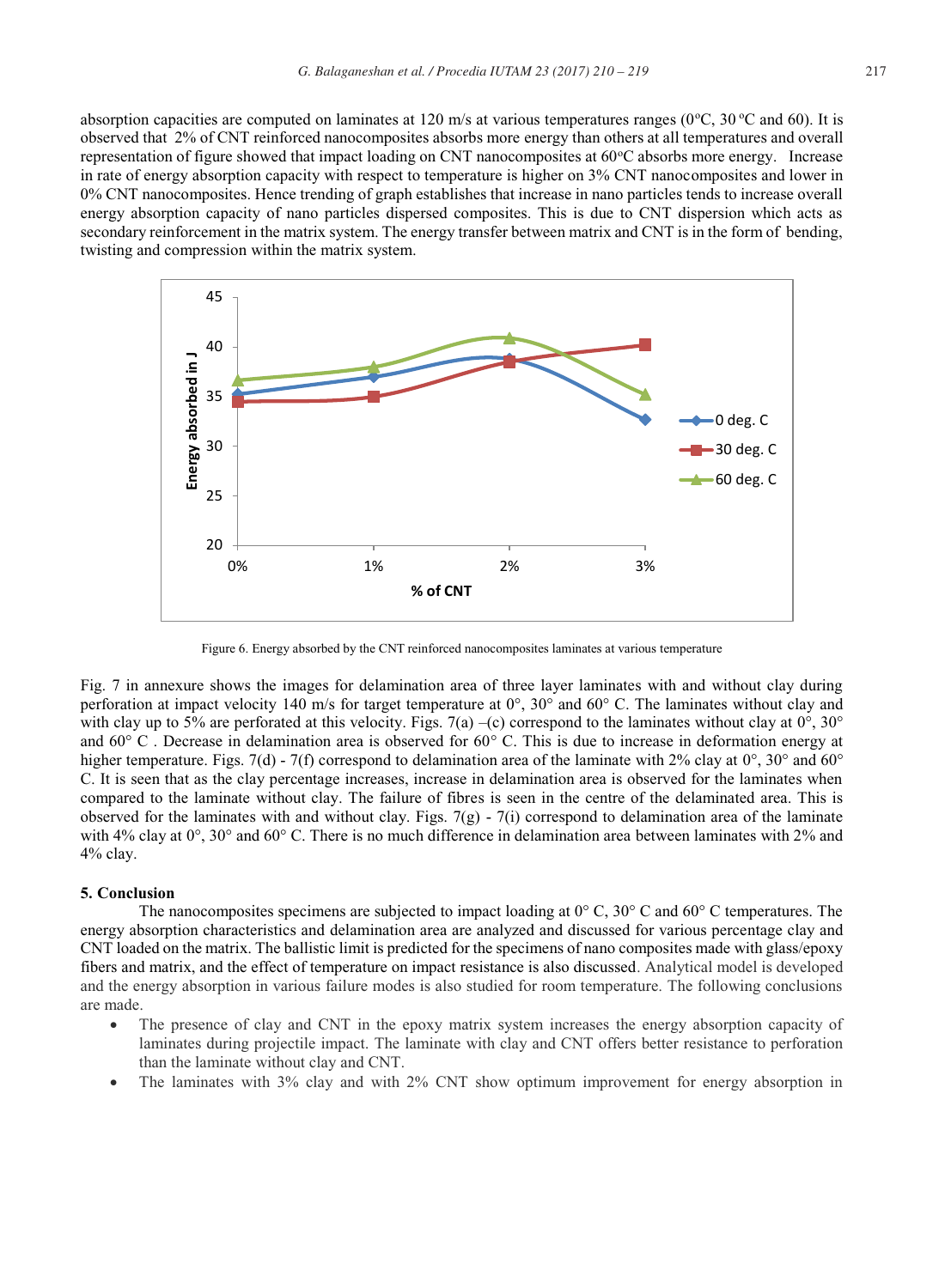perforation in impact loading at 0° C, 30° C and 60° C target temperatures.

- Dispersion of clay in the matrix increases the delamination area of laminates during impact loading and hence increases the energy absorbed in delamination.
- The presence of clay in matrix increases the ballistic performance of the nanocomposites. The increase in energy absorption and ballistic limit is observed in laminates with clay up to 5%.
- x Nano scale fillers dispersed in the matrix acts as secondary fibers in the composites for energy absorption.



Figure 7: Laminates without clay, with 2% and 4% clay tested for projectile velocity 140 m/s at 0°C, 30° C and 60° C

# **References**

- 1. Sethi S, Ray BC. An assessment of mechanical behavior and fractography study of glass/epoxy composites at different temperatures and loading speeds. Mater Des 2014;64:160.
- 2. Foster SK, Bisby LA. High temperature residual properties of externally bonded FRP systems. In: 7th International symposium on fibrereinforced (FRP) polymer reinforcement for concrete structures (FRPRCS-7), 2005, New Orleans, USA; 2005. p. 1235–52.